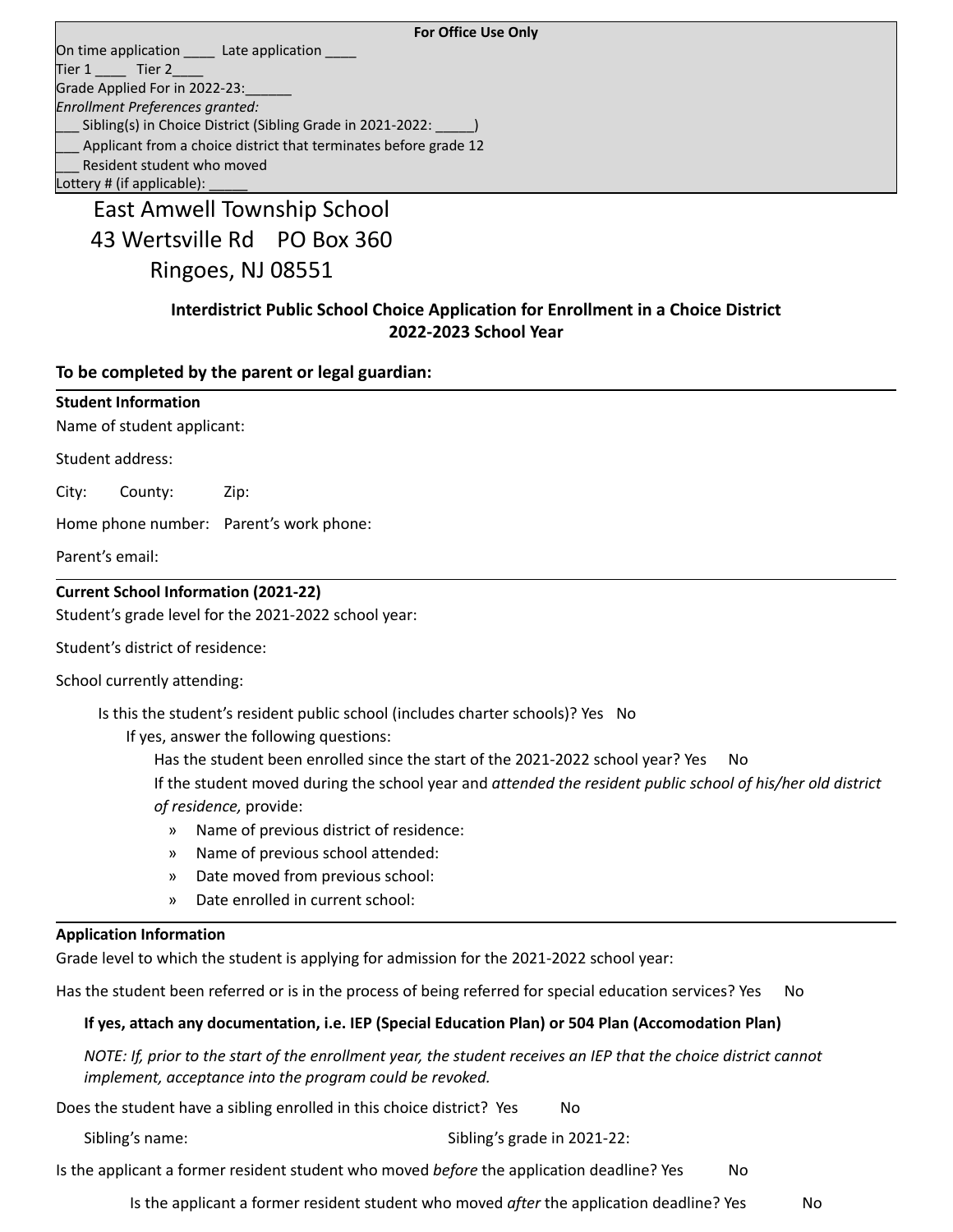## East Amwell Township School

# 43 Wertsville Rd PO Box 360 Ringoes, NJ 08551 **Interdistrict Public School Choice Application for Enrollment in a Choice District 2022-2023 School Year**

### **Student Enrollment Policies**

**Tier 1 students** are students who are enrolled in a NJ public school in their resident school district during the time of application and for the entire year (2021-22) immediately preceding enrollment in a choice district. If a student moved during the school year and attended the resident public school of his/her old district of residence, he/she is also considered Tier 1. Choice districts must first fill their available seats with Tier 1 students. If the number of Tier 1 applications exceeds the number of choice seats available, the choice district must hold a lottery to randomly select students. Charter school students are considered to be Tier 1. To qualify as Tier 1 for kindergarten, a student must be attending a state-funded preschool in his or her resident district or a student resides in a district that does not offer a state-funded preschool program or a student has a sibling currently attending the choice district. Most students applying for kindergarten are in Tier 1.

**Tier 2 students** include NJ residents who have *not* attended their resident public school for the entire year immediately prior to enrollment in the desired choice district and do *not* otherwise meet the requirements for Tier 1. This would include students who have been attending public school outside their districts of residence or private school.

Choice districts are not obligated to accept Tier 2 students. If a choice district accepts Tier 2 applicants, they may do so only *after all the qualified Tier 1 applicants have been accepted*. If the number of Tier 2 applications exceeds the number of choice seats available, the choice district must hold a Tier 2 lottery to select students.

**Enrollment preference** may be given to students in the following circumstances: 1) applicants with siblings enrolled in the choice district; 2) applicants who will have completed the terminal grade of a sending choice district (i.e., students who attend a choice district with grades that terminate before 12th grade and with a natural progression to the choice district); and 3) resident students of the choice district who move during the school year but *before the application deadline* and want to remain in the choice district the following year. Your student's enrollment preference status will be determined from the information you provide in this application.

The East Amwell Township School has adopted the following policies regarding student enrollment:

| <b>District Choice Policies</b> |                                                                                                                                                                                                                                                                                                                                                                                                                                                                                                                                                                                                                                                            |                   |
|---------------------------------|------------------------------------------------------------------------------------------------------------------------------------------------------------------------------------------------------------------------------------------------------------------------------------------------------------------------------------------------------------------------------------------------------------------------------------------------------------------------------------------------------------------------------------------------------------------------------------------------------------------------------------------------------------|-------------------|
| a.                              | The district accepts Tier 2 students.                                                                                                                                                                                                                                                                                                                                                                                                                                                                                                                                                                                                                      | Yes               |
| b.                              | The district gives enrollment preference to students who have a sibling currently attending the choice<br>district, provided they will enroll in a choice-approved grade/program, they meet any program-specific<br>criteria, and the district has seats available in the desired grades.                                                                                                                                                                                                                                                                                                                                                                  | Yes               |
| C <sub>1</sub>                  | The district gives enrollment preference to choice students who have completed the terminal grade of the<br>sending district (i.e., students who attend a choice district with grades that terminate before 12th grade<br>and with a natural progression to this choice district), provided they will enroll in a choice-approved<br>grade/program, they meet any program-specific criteria and the district has seats available in the desired<br>grades.                                                                                                                                                                                                 | Not<br>Applicable |
| d.                              | The district gives enrollment preference to resident students who move before the application deadline. If<br>resident students move and file choice applications for the following year prior to the deadline, the district<br>will give them enrollment preference (i.e., accept them ahead of other applicants, but after the enrollment<br>preference students described in b. and c. above), provided there are choice seats available in the<br>choice-approved grades/ programs and the students meet any program-specific criteria. If the district has<br>already reached its approved choice enrollment maximum, this preference will not apply. | Yes               |
| e.                              | The district gives special consideration to resident students who move after the application deadline.<br>Students in this situation may apply as late applicants and be added to the front of the district's waitlist,<br>provided the students will enroll in a choice-approved grade/program and they meet any program-specific<br>criteria. No additional choice seats above the approved maximum will be approved by the NJDOE to<br>accommodate these students.                                                                                                                                                                                      | Yes               |